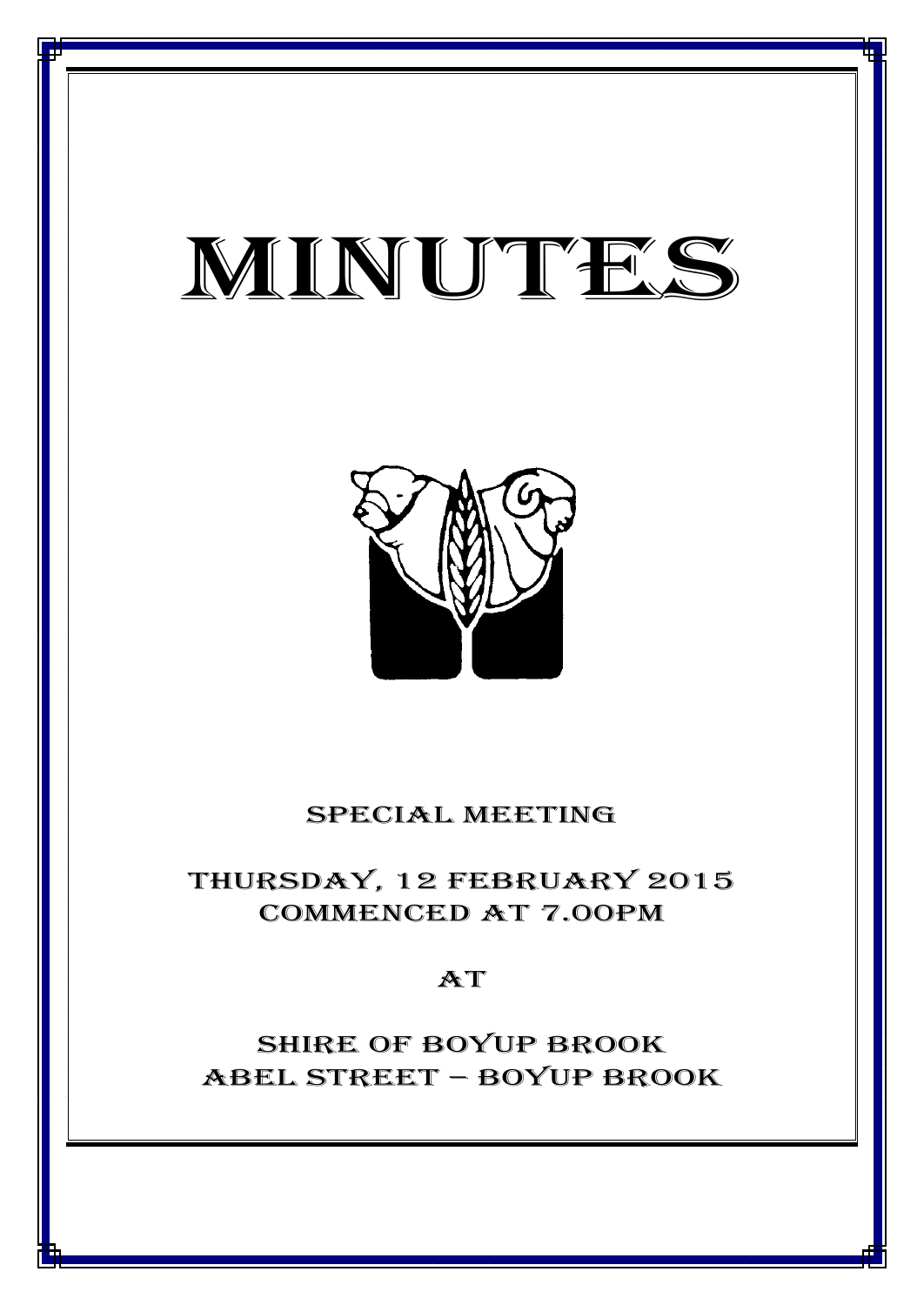## TABLE OF CONTENTS

|    |     | 1. RECORD OF ATTENDANCE/APOLOGIES/LEAVE OF ABSENCE PREVIOUSLY APPROVED 3 |  |  |
|----|-----|--------------------------------------------------------------------------|--|--|
| 2. |     |                                                                          |  |  |
| 3. |     |                                                                          |  |  |
|    | 4.1 |                                                                          |  |  |
|    | 4.2 |                                                                          |  |  |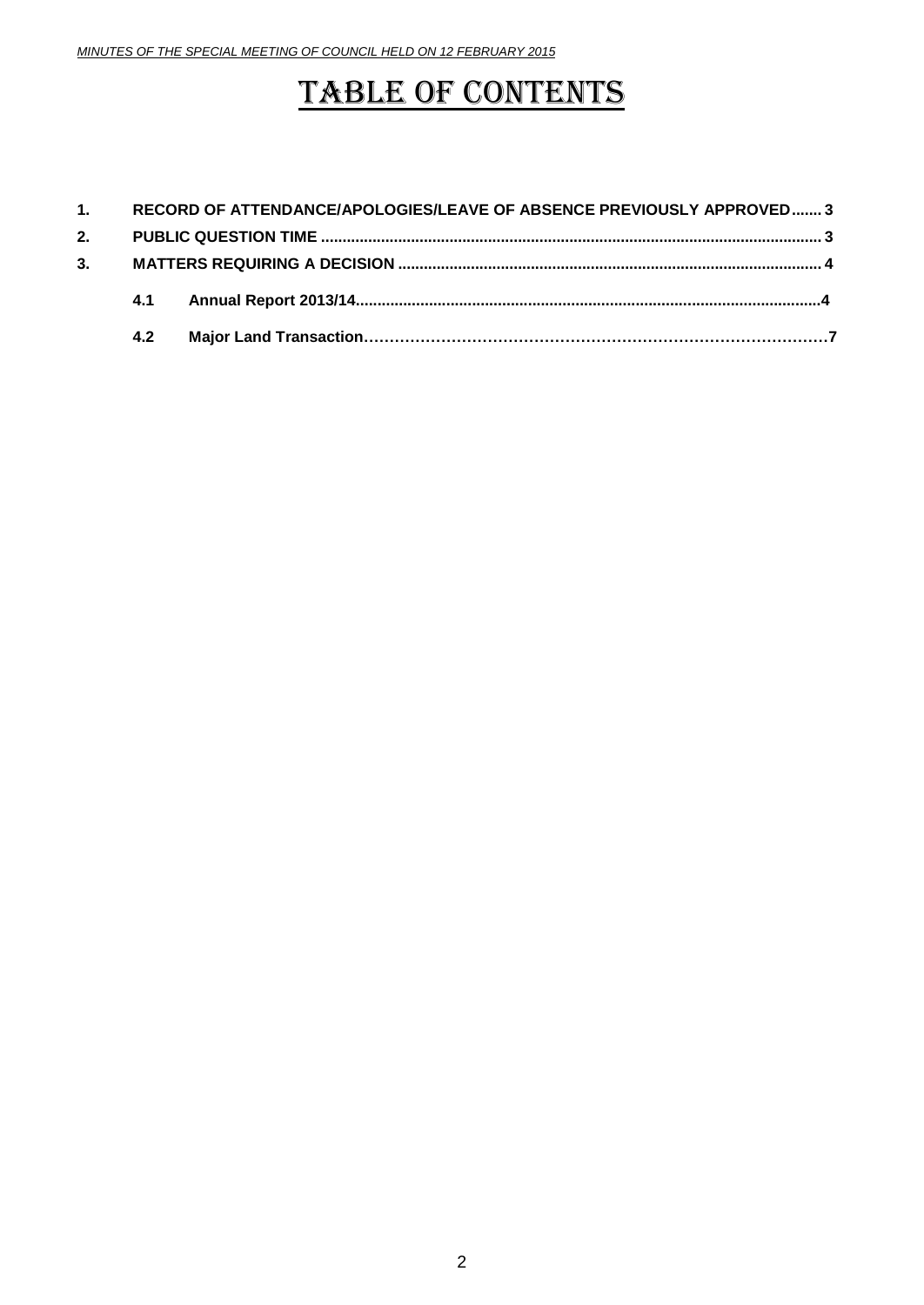#### <span id="page-2-0"></span>**1. RECORD OF ATTENDANCE/APOLOGIES/LEAVE OF ABSENCE PREVIOUSLY APPROVED**

#### 1.1 **Attendance**

- Cr M Giles Shire President Cr G Aird Deputy Shire President Cr J Imrie Cr P Kaltenrieder Cr K Moir Cr B O'Hare Cr T Oversby Cr R Walker Cr N Blackburn
- STAFF: Mr Alan Lamb (Chief Executive Officer) Mr Stephen Carstairs (Director of Corporate Services)

#### 1.2 Apologies

Nil

1.3 Leave of Absence

Nil

#### <span id="page-2-1"></span>**2. PUBLIC QUESTION TIME**

2.1 Response to Previous Public Questions Taken on Notice

Nil

#### **2.2 Public Question Time**

Nil

APPLICATIONS FOR LEAVE OF ABSENCE

Nil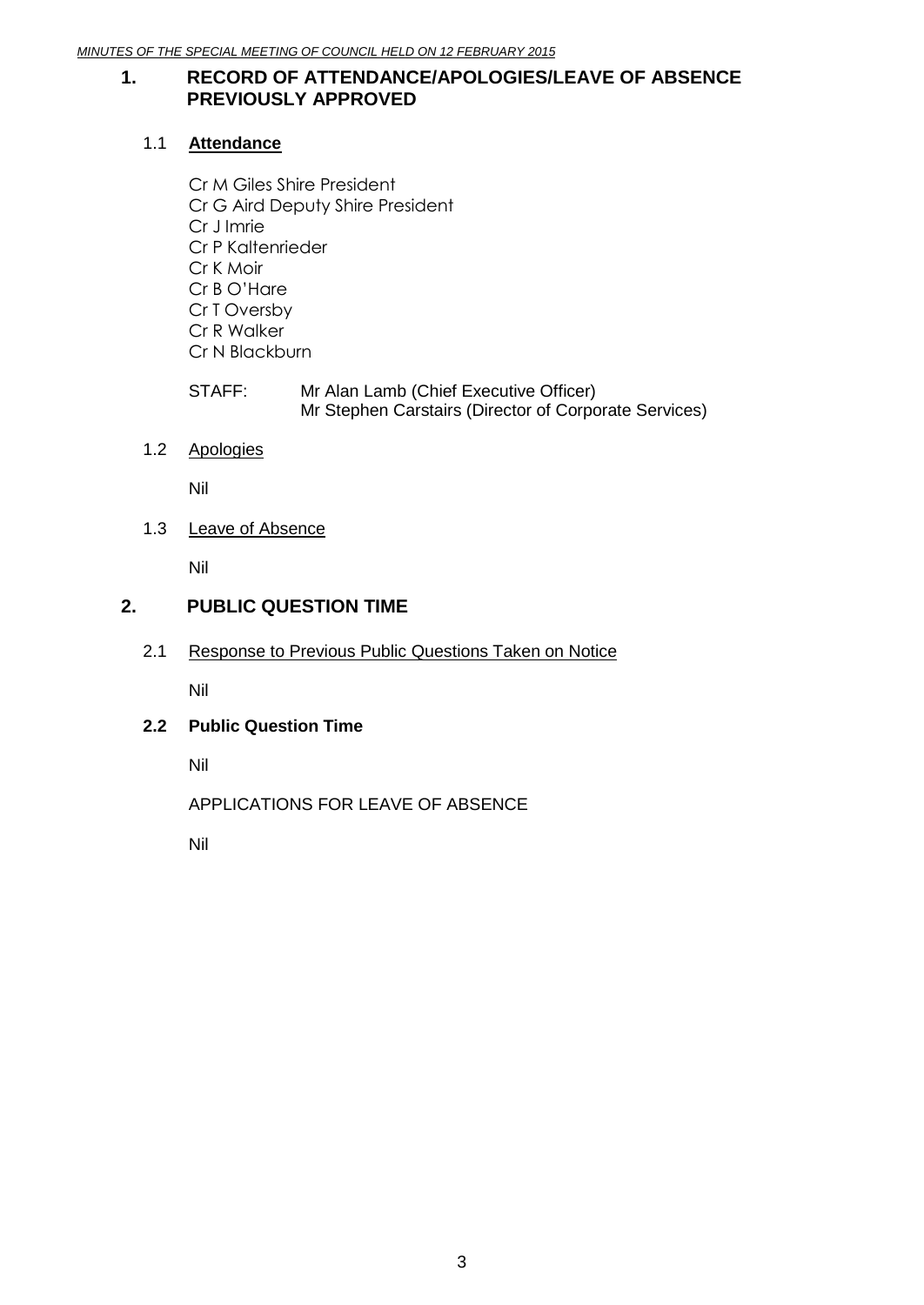#### <span id="page-3-0"></span>**3. MATTERS REQUIRING A DECISION**

#### **4.1 Annual Report – 2013/14**

| Location:                         | Shire of Boyup Brook                |
|-----------------------------------|-------------------------------------|
| <b>Applicant:</b><br><b>File:</b> | Shire of Boyup Brook<br>N/A         |
| Disclosure of Officer Interest:   | Nil                                 |
| Date:                             | 5 December 2012                     |
| Author:                           | Alan Lamb – Chief Executive Officer |
| <b>Authorizing Officer:</b>       | Alan Lamb – Chief Executive Officer |
| Attachments:                      | Yes - Draft Annual Report 2013/14   |
|                                   |                                     |

#### **SUMMARY**

The purpose of this report is to present to Council the Annual Report for the year 2013/14 for their acceptance.

#### **BACKGROUND**

The Local Government Act 1995 sets out the requirement for the preparation of Annual Reports and the information to be included:

- A report from the mayor or president;
- A report from the CEO;
- An overview of the plan for the future of the district made in accordance with section 5.56, including major initiatives that are proposed to commence or to continue in the next financial year;
- The financial report for the financial year;
- Such information as may be prescribed in relation to the payments made to employees;
	- i) the number of employees of the local government entitled to an annual salary of \$100 000 or more;
	- ii) the number of employees with an annual salary entitlement that falls within each band of \$10 000 over \$100 000;
	- the auditor's report for the financial year;  $\bullet$
	- a matter on which a report must be made under section 29(2) of the *Disability Services Act 1993*; and
	- such other information as may be prescribed.

Council is required to accept the Annual Report when presented with or without modification:-

(1) Subject to subsection (2), the annual report for a financial year is to be accepted\* by the local government no later than 31 December after that financial year.

#### *\* Absolute Majority required.*

(2) If the auditor's report is not available in time for the annual report for a financial year to be accepted by 31 December after that financial year, the annual report is to be accepted by the local government no later than 2 months after the auditor's report becomes available.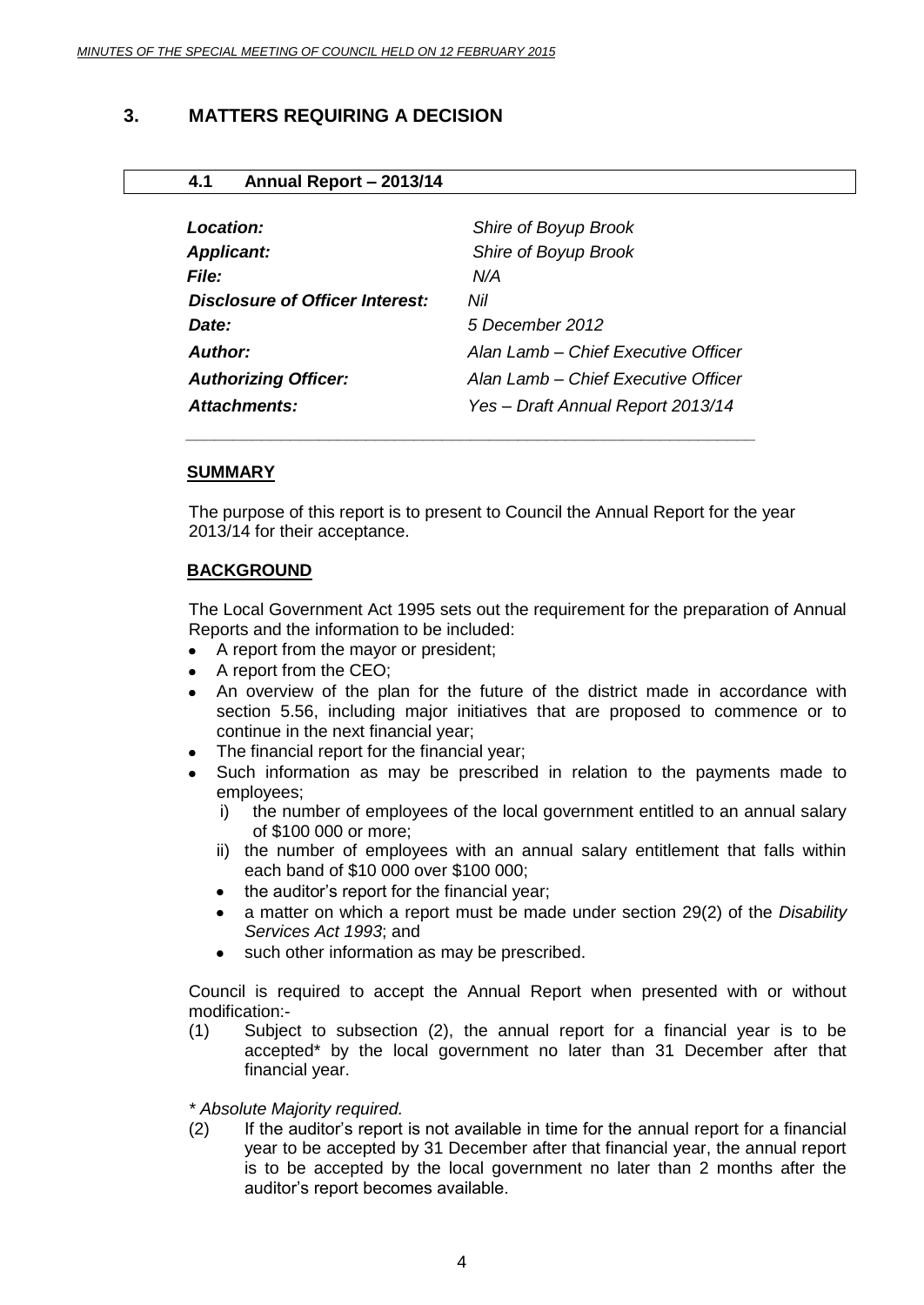#### **Local Government Act 1995 Section 5.27. Electors' general meetings**

- (1) A general meeting of the electors of a district is to be held once every financial year.
- (2) A general meeting is to be held on a day selected by the local government but not more than 56 days after the local government accepts the annual report for the previous financial year.
- (3) The matters to be discussed at general electors' meetings are to be those prescribed.

#### **Local Government Act 1995 Section 5.29. Convening electors' meetings**

- (1) The CEO is to convene an electors' meeting by giving
	- (a) at least 14 days' local public notice; and
	- (b) each council member at least 14 days' notice, of the date, time, place and purpose of the meeting.
- (2) The local public notice referred to in subsection (1)(a) is to be treated as having commenced at the time of publication of the notice under section 1.7(1)(a) and is to continue by way of exhibition under section 1.7(1)(b) and (c) until the meeting has been held.

#### **CONSULTATION**

Shire President, Director of Corporate Services and Director of Works & Services

#### **STATUTORY OBLIGATIONS**

Local Government Act 1995 Sections 5.53 & 5.54 Annual Report, Sections 5.27 & 5.29 Electors Meeting Local Government (Administration) Regulations 1996 Section 19B

The following sections are included for information:

#### *5.29***. Convening electors' meetings**

- *(1) The CEO is to convene an electors' meeting by giving —*
	- *(a) at least 14 days' local public notice; and*
	- *(b) each council member at least 14 days' notice,*

*of the date, time, place and purpose of the meeting.*

*(2) The local public notice referred to in subsection (1)(a) is to be treated as having commenced at the time of publication of the notice under section 1.7(1)(a) and is to continue by way of exhibition under section 1.7(1)(b) and (c) until the meeting has been held.*

#### *5.30***. Who presides at electors' meetings**

- *(1) The mayor or president is to preside at electors' meetings.*
- *(2) If the circumstances mentioned in section 5.34(a) or (b) apply the deputy mayor or deputy president may preside at an electors' meeting in accordance with that section.*
- *(3) If the circumstances mentioned in section 5.34(a) or (b) apply and —*
	- *(a) the office of deputy mayor or deputy president is vacant; or*
	- *(b) the deputy mayor or deputy president is not available or is unable or unwilling to perform the functions of mayor or president,*

*then the electors present are to choose one of the councillors present to preside at the meeting but if there is no councillor present, able and willing to preside, then the electors present are to choose one of themselves to preside.*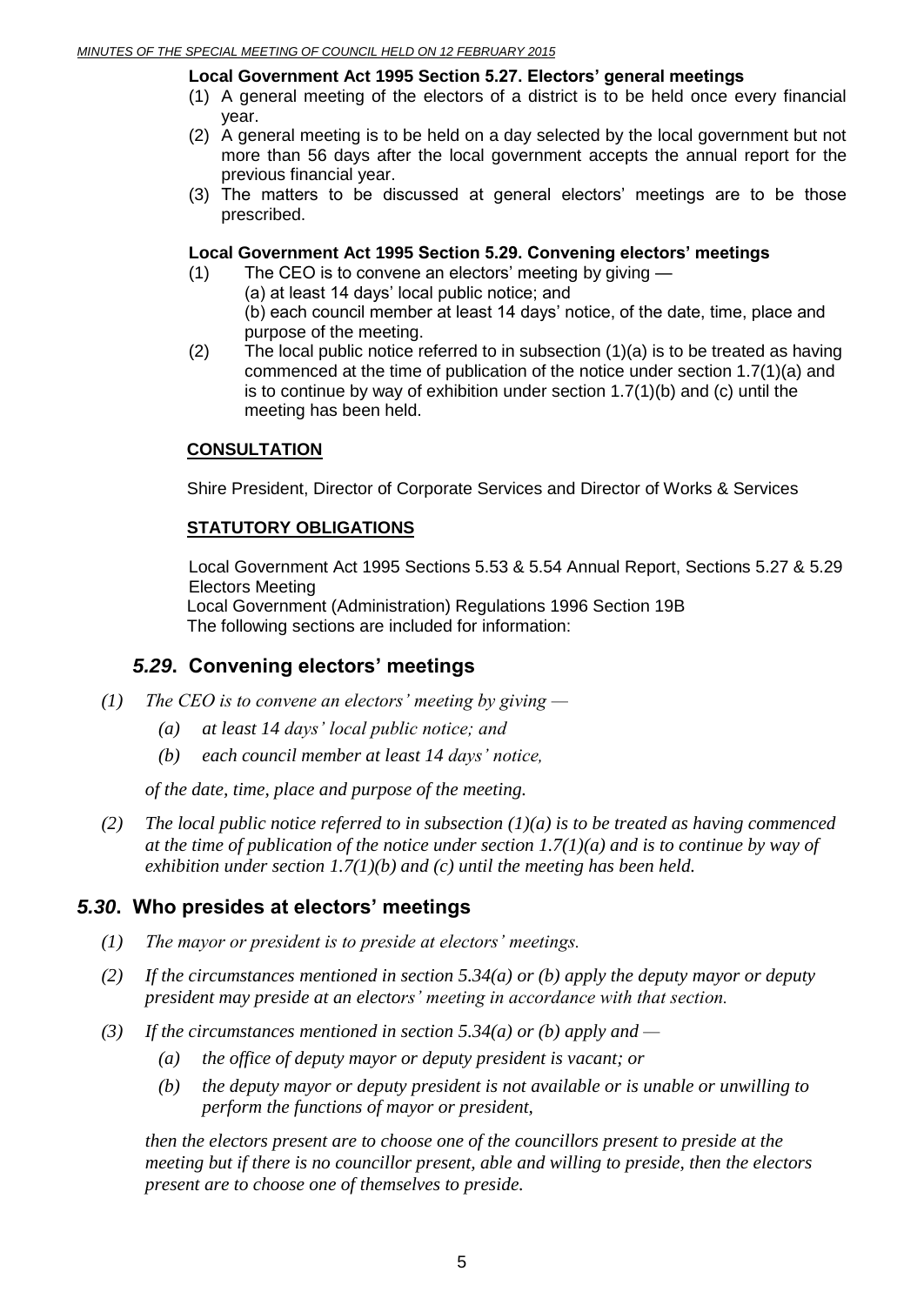#### **COMMENT**

The report presented has been prepared as it has in past formats and also in accordance with statutory requirements.

It is recommended that Council accept the report as presented.

#### **POLICY IMPLICATIONS**

There are no specific policy items in relation to the Annual Report and or the Annual Electors Meetings.

#### **BUDGET/FINANCIAL IMPLICATIONS**

The costs associated with producing the Annual Report and holding Annual Electors meeting are provided for in the current year's budget.

#### **STRATEGIC IMPLICATIONS**

The Annual Report provides information about activities which occurred in the Shire for 2013/14, and the pursuit of items contained in the Council's adopted Plan for the Future.

#### **SUSTAINABILITY IMPLICATIONS**

Nil

#### **VOTING REQUIREMENTS**

Absolute Majority Item 1 Simple Majority Item 2

#### **COUNCIL DECISION & OFFICER RECOMMENDATION – Item 4.1**

#### **MOVED: Cr Kaltenrieder SECONDED: Imrie**

- **1. That Council accepts the Annual Report as presented for the 2013/14 financial year with some minor changes.**
- **2. That the Annual meeting of Electors relating to the year 2013/14 be held in the Council Chambers on Thursday 19th February 2015 at 7.00pm.**

**Carried 9/0 01/15**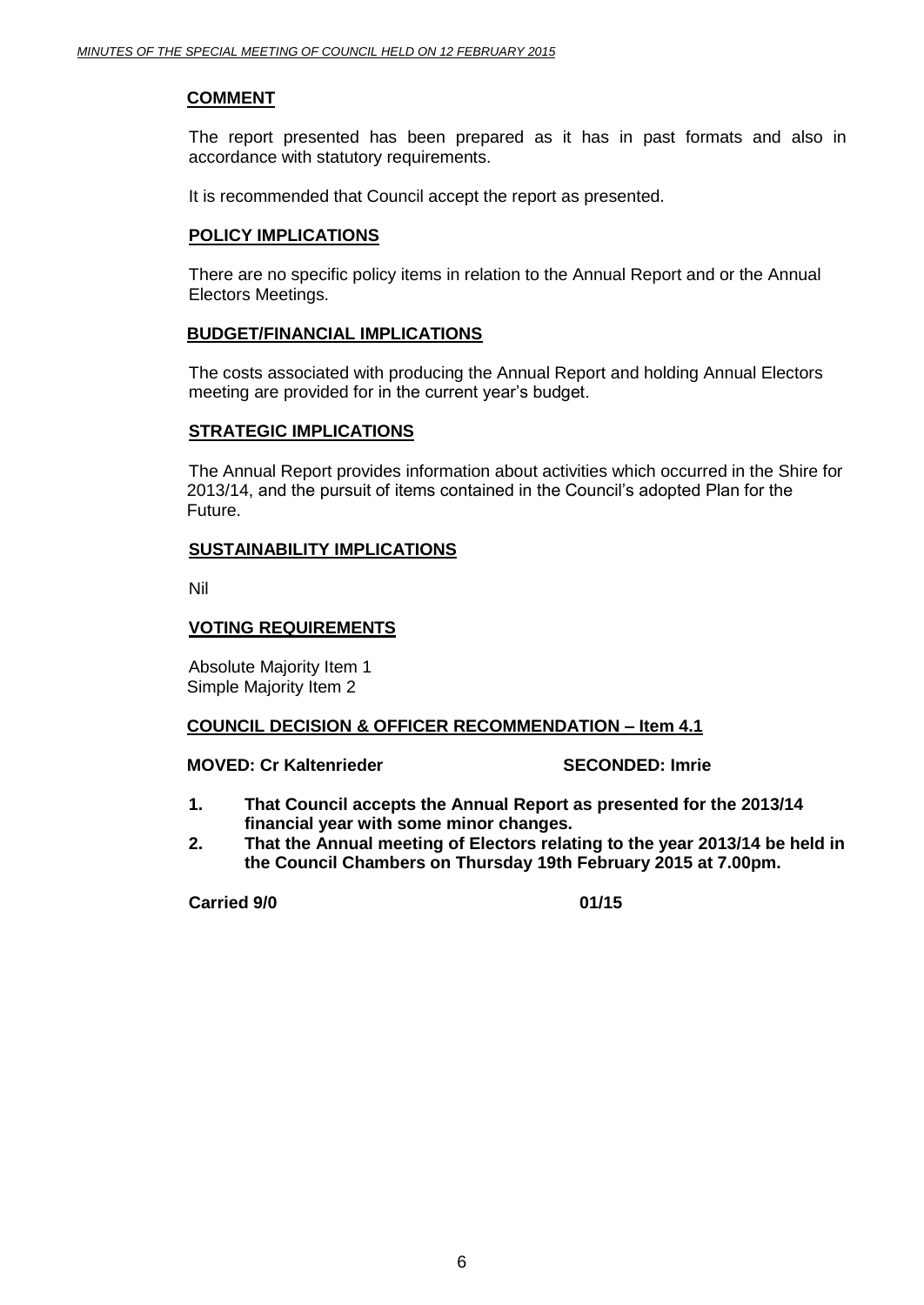#### **4.2 Major Land Transaction**

| <b>Location:</b>                                           | Cnr Bridge Street and Hospital Road Boyup brook                            |
|------------------------------------------------------------|----------------------------------------------------------------------------|
| <b>Applicant:</b><br>File:                                 | N/a                                                                        |
| <b>Disclosure of Officer Interest:</b><br>Date:<br>Author: | None<br>$5th$ February 2015                                                |
| <b>Authorizing Officer:</b><br><b>Attachments:</b>         | <b>Chief Executive Officer</b><br>Copy of draft plan and support documents |

#### **SUMMARY**

The purpose of this report is to put before Council a copy of the draft Major Land Transaction Business Plan, for the aged accommodation project planned for the Shire Managed land at the corner of Bridge Street and Hospital Road, for endorsement prior to advertising.

#### **BACKGROUND**

In 2012, Council funded the preparation of preliminary planning for a number of future initiatives. These included a 5 unit independent living development at the site in question (Preliminary Cost Indication report attached).

In the latter part of 2012 and early 2013, and with South West Development Commission funding, a Boyup Brook Age Friendly Report was prepared, based on the World Health Organisation framework, to allow regional integration, as part of a regional initiative, and as a future planning reference. Also with SWDC funding, an Aged Housing Plan was developed based on community consultation that included a survey. Both reports are attached. These reports went to Council in June 2013 and Council resolved as follows:

- *It is recommended that reports listed below be received by Council: Boyup Brook Aged Housing Plan, Boyup Brook Aged Friendly Community Study and Boyup Brook Age Friendly Report.*
- *That the contents of the reports be reviewed and that their findings and recommendations be considered by Council in future Shire business development and strategic planning.*

The Long Term Finical Plan and Long Term Asset Management Plan contained provision for an independent living aged accommodation initiative.

Provision was made in the 2014/15 for an Aged Accommodation project. Funding of \$2m was provided for the project, \$45,000 for the preliminary planning, design etc and \$1.955M for the construction. The source of funds was utilising an existing loan of \$400,000 and borrowing the remainder. At the time of the budget no project had been selected

In August 2014, Council dealt with a report on 3 project options, at this meeting Council resolved as follows:

- *1. That Council resolve to commence the process of further evaluating the development of the area of Shire controlled land, bounded by Bridge Street and Hospital Road, for the purpose of aged accommodation.*
- *2. That Administration develop a plan, that meets legislative requirements for the purposes of a major land transaction, and report back to Council prior to commencing the public consultation process.*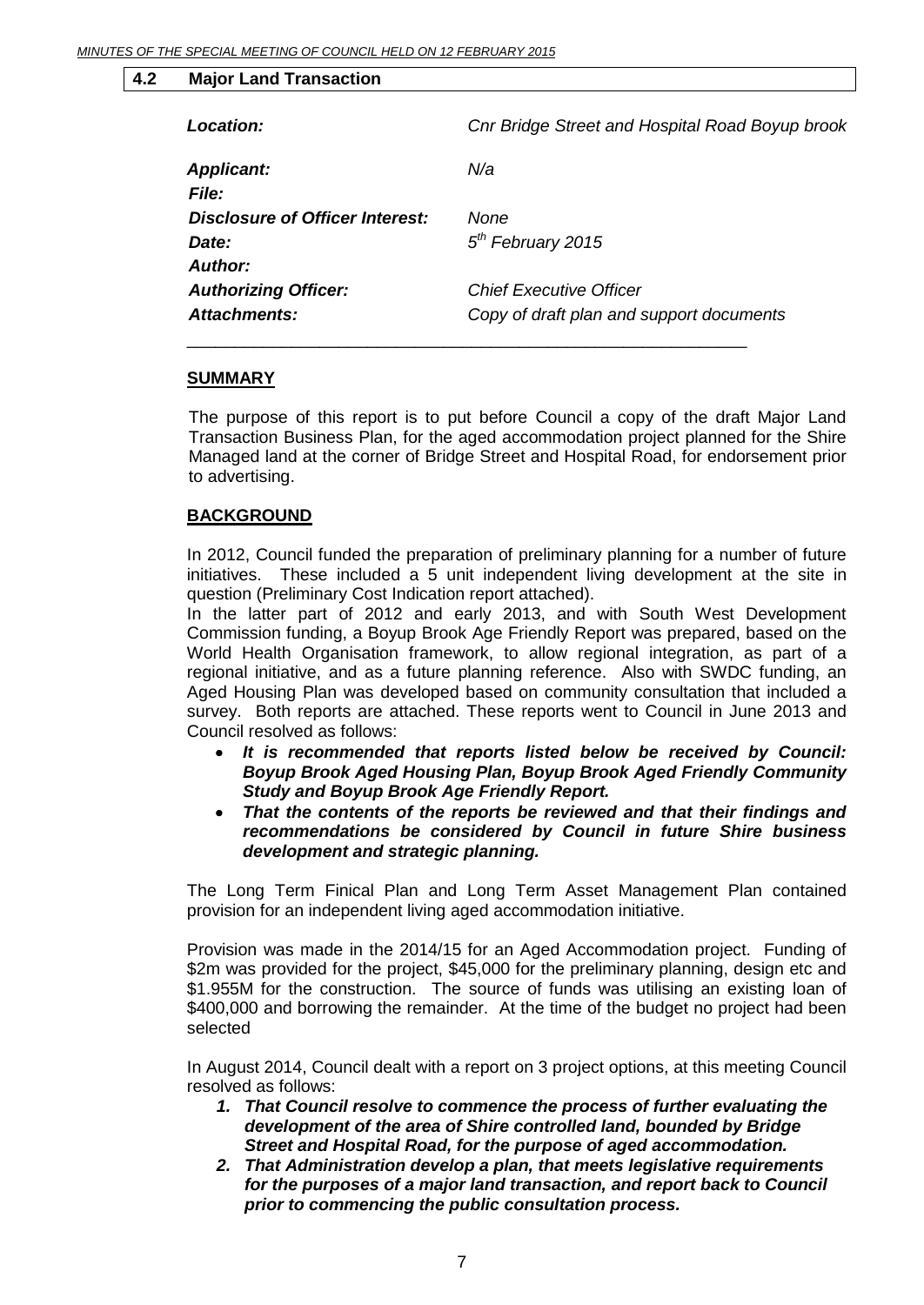- *3. That Administration commences the process of having a portion of the Health Department's Hospital Reserve transferred to Council's control.*
- *4. That Administration commences the process of seeking to have the three lots managed by the Shire (lots 347, 367 and 381), plus any of the Health Department's Reserve that might be transferred to Shire control, amalgamated into a form that best facilitates 'lease for life' arrangements between two parties only, and does not involve the purchase of land.*

The plan was to utilise the services of the Town Planning consultant to do all of the development planning and engage other professionals, as needed, then to put the draft planning, with options to Council and then for community consolation. At around that time, we changed service providers and, with the need to settle in, deal with pressing matters of the townsite strategy (which had come off the rails) and the like not much progress as made other than broad planning. However the project is now a priority. In the latter period of last year contact was made with an architect, who has done work for Council previously and is working with us on the Lodge rooms renovations, for the relevant design options. With the festive season, and other things, we are still waiting for his submission (will include costs etc).

The need for a Major Land Transaction Business Plan has been triggered for this project because the value/cost of the development is over 10% of the operating revenue for 2013/14.

Also attached for information, is a report commissioned and paid for by SWDC to assist Council in its RDA application in 2013. This provides information on expected impact on the local economy of a significant project being completed in town. It also indicates the impact of an increase in residents on the viability of businesses and clubs and employment opportunities.

#### **COMMENT**

Parts 1 and 2 of the August 2014 have been actioned. That is work did commence on the project and a complying plan is now before Council. The amount of work involved in meeting the requirements of part one should not be underestimated. The first step is to identify the total land area available for the project. Assess any constraints (such as minimum lot size of 1000m2 where there is no sewerage scheme) then do a concept design of the whole development. This needs to show the layout and number of units etc with and without a sewerage scheme.

The project then needs to be put into stages (perhaps 5 or 6 units for each stage) and an assessment of utility needs made. Based on this we can assess at what point the need for any utility upgrades would be triggered and then get costing on these. Once we have the big picture planning, in draft form and with associated business planning, the task requires detailed planning of the first stage.

Logically, Council would not do stage one if the constraints on further stages were to great, or if the business planning, based on more accurate cost estimates derived from the planning, showed the need to carry a large amount of long term debt for this project.

In researching the Major Land Transaction aspect, it was found that these appear to be done at fairly high level and at the start of the project. The attached plan meets the legislative requirements and provides the community with a broad brush of the planned project.

It should be noted that Council has not resolved to do this project, only to start the process of further evaluation. It is hoped that the required advertising period for the Major Land Transaction, and completion of sufficient of the planning, will coincide to enable Council to make a commitment to the project. Council should not commit before it completes the Major Land Transaction process.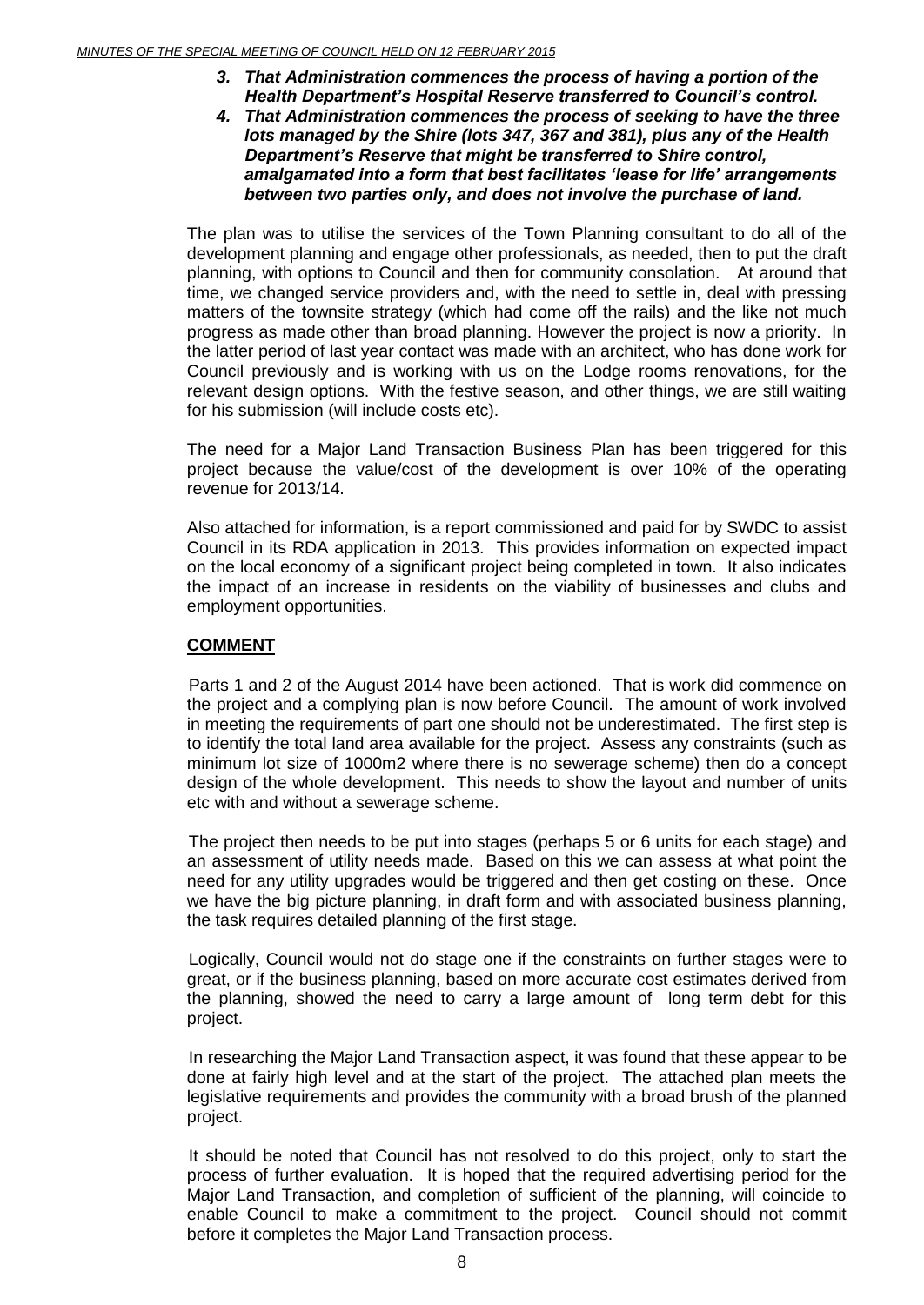Parts 3 and 4 of the August 2013 resolution have also been actioned, relevant preliminary enquiries have been made and in principal agreement gained. A survey is to be done of the site and this will be used to support a formal approach to the Health Department and State Land Services.

#### **CONSULTATION**

The matter has been before Council a number of times over the years, and so has been included in the minutes of meetings.

#### **STATUTORY OBLIGATIONS**

The following section of the Local Government Act applies:

#### *3.59. Commercial enterprises by local governments*

*(1) In this section —*

*acquire* has a meaning that accords with the meaning of *dispose*;

*dispose includes to sell, lease, or otherwise dispose of, whether absolutely or not;*

*land transaction means an agreement, or several agreements for a common purpose, under which a local government is to —*

- *(a) acquire or dispose of an interest in land; or*
- *(b) develop land;*

*major land transaction means a land transaction other than an exempt land transaction if the total value of —*

- *(a) the consideration under the transaction; and*
- *(b) anything done by the local government for achieving the purpose of the transaction,*

*is more, or is worth more, than the amount prescribed for the purposes of this definition;*

*major trading undertaking means a trading undertaking that —*

- *(a) in the last completed financial year, involved; or*
- *(b) in the current financial year or the financial year after the current financial year, is likely to involve,*

*expenditure by the local government of more than the amount prescribed for the purposes of this definition, except an exempt trading undertaking;*

*trading undertaking means an activity carried on by a local government with a view to producing profit to it, or any other activity carried on by it that is of a kind prescribed for the purposes of this definition, but does not include anything referred to in paragraph (a) or (b) of the definition of land transaction.*

- *(2) Before it —*
	- *(a) commences a major trading undertaking; or*
	- *(b) enters into a major land transaction; or*
	- *(c) enters into a land transaction that is preparatory to entry into a major land transaction,*

*a local government is to prepare a business plan.*

- *(3) The business plan is to include an overall assessment of the major trading undertaking or major land transaction and is to include details of —*
	- *(a) its expected effect on the provision of facilities and services by the local government; and*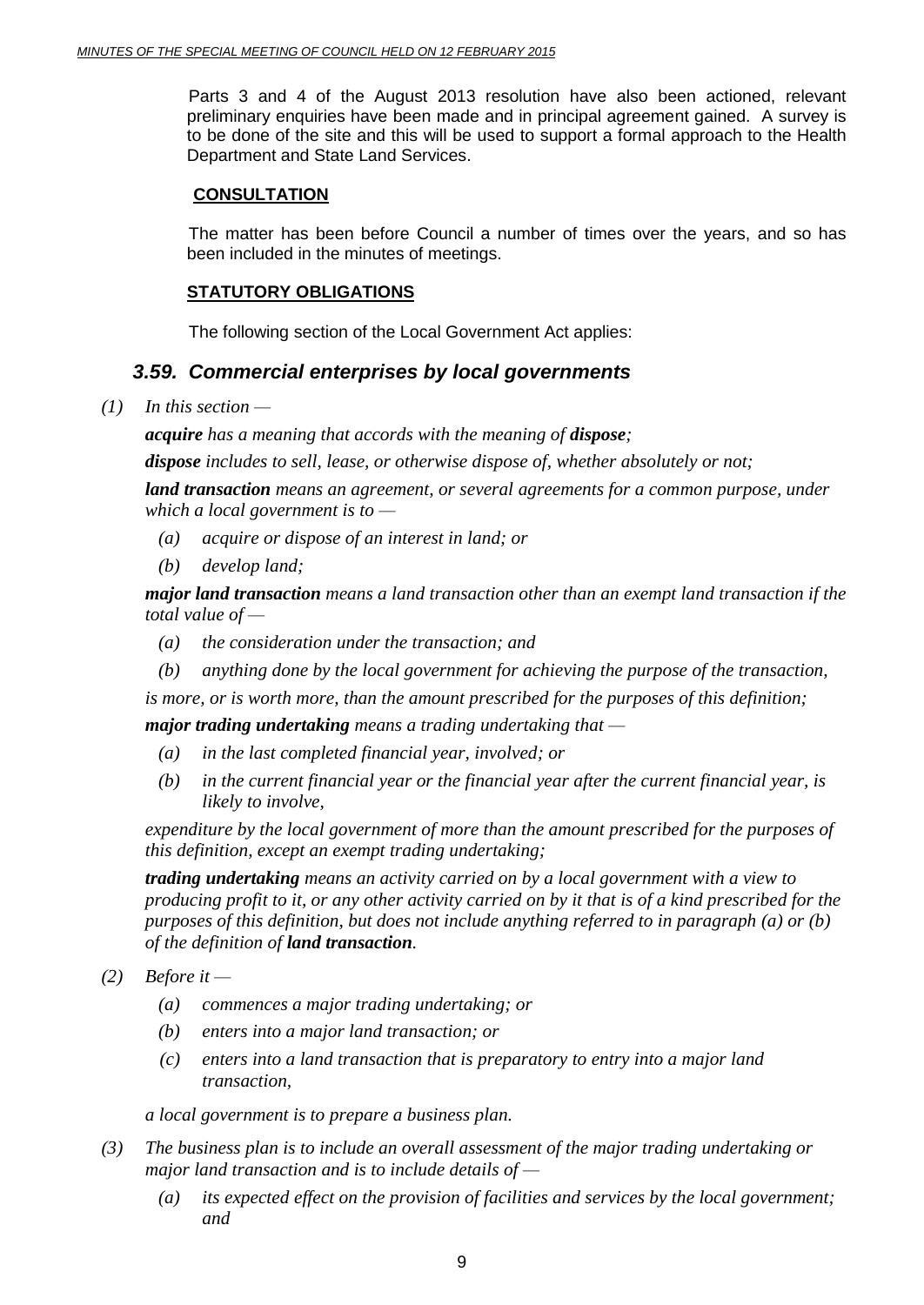#### *MINUTES OF THE SPECIAL MEETING OF COUNCIL HELD ON 12 FEBRUARY 2015*

- *(b) its expected effect on other persons providing facilities and services in the district; and*
- *(c) its expected financial effect on the local government; and*
- *(d) its expected effect on matters referred to in the local government's current plan prepared under section 5.56; and*
- *(e) the ability of the local government to manage the undertaking or the performance of the transaction; and*
- *(f) any other matter prescribed for the purposes of this subsection.*
- *(4) The local government is to —*
	- *(a) give Statewide public notice stating that —*
		- *(i) the local government proposes to commence the major trading undertaking or enter into the major land transaction described in the notice or into a land transaction that is preparatory to that major land transaction; and*
		- *(ii) a copy of the business plan may be inspected or obtained at any place specified in the notice; and*
		- *(iii) submissions about the proposed undertaking or transaction may be made to the local government before a day to be specified in the notice, being a day that is not less than 6 weeks after the notice is given;*

*and*

- *(b) make a copy of the business plan available for public inspection in accordance with the notice.*
- *(5) After the last day for submissions, the local government is to consider any submissions made and may decide\* to proceed with the undertaking or transaction as proposed or so that it is not significantly different from what was proposed.*

*\* Absolute majority required.*

- *(5a) A notice under subsection (4) is also to be published and exhibited as if it were a local public notice.*
- *(6) If the local government wishes to commence an undertaking or transaction that is significantly different from what was proposed it can only do so after it has complied with this section in respect of its new proposal.*
- *(7) The local government can only commence the undertaking or enter into the transaction with the approval of the Minister if it is of a kind for which the regulations require the Minister's approval.*
- *(8) A local government can only continue carrying on a trading undertaking after it has become a major trading undertaking if it has complied with the requirements of this section that apply to commencing a major trading undertaking, and for the purpose of applying this section in that case a reference in it to commencing the undertaking includes a reference to continuing the undertaking.*
- *(9) A local government can only enter into an agreement, or do anything else, as a result of which a land transaction would become a major land transaction if it has complied with the requirements of this section that apply to entering into a major land transaction, and for the purpose of applying this section in that case a reference in it to entering into the transaction includes a reference to doing anything that would result in the transaction becoming a major land transaction.*
- *(10) For the purposes of this section, regulations may —*
	- *(a) prescribe any land transaction to be an exempt land transaction;*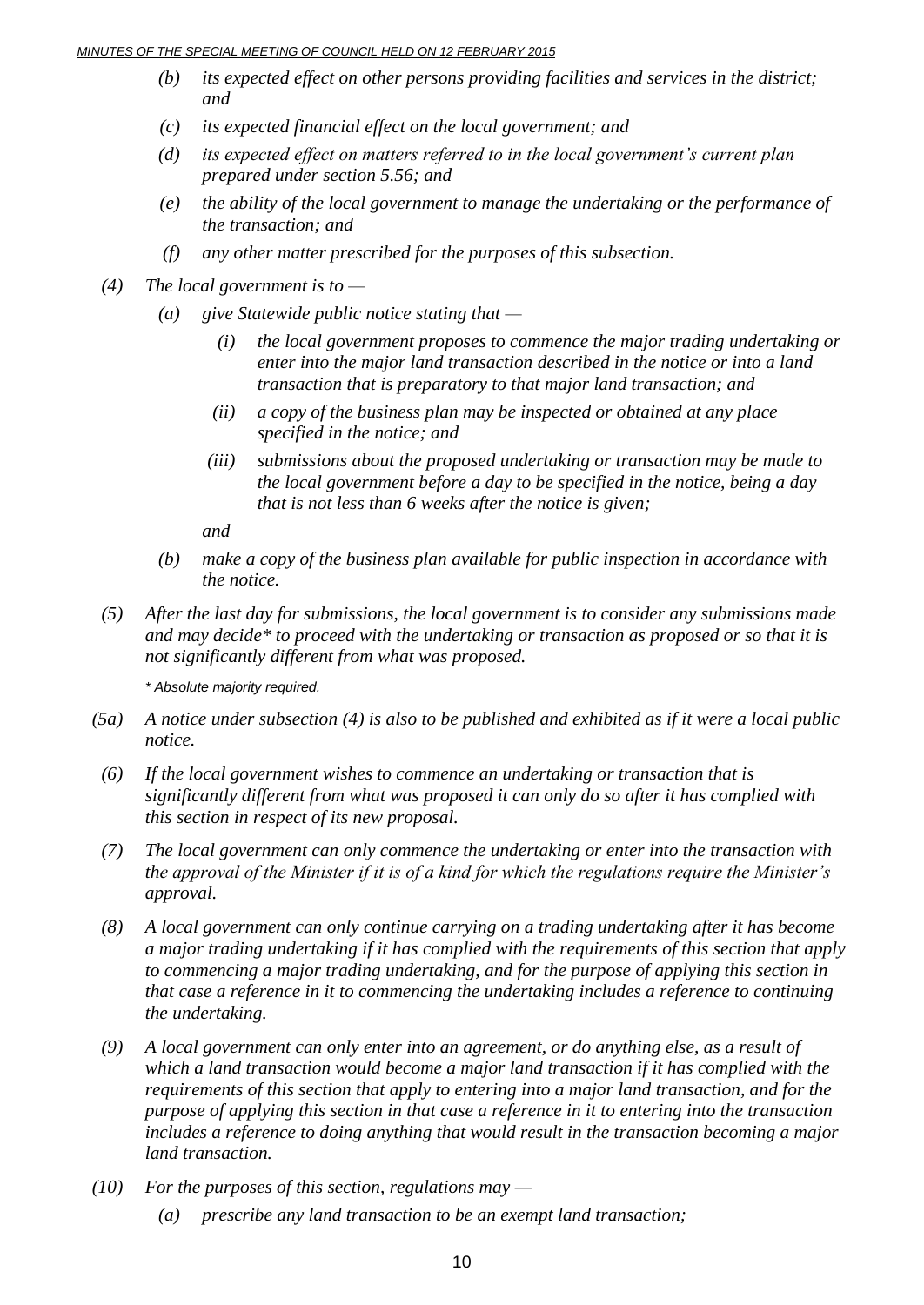*MINUTES OF THE SPECIAL MEETING OF COUNCIL HELD ON 12 FEBRUARY 2015*

*(b) prescribe any trading undertaking to be an exempt trading undertaking.*

The following Part of the Local Government (Functions and General) Regulations have relevance:

*Part 3 — Commercial enterprises by local governments (s. 3.59)*

#### *7. Term used: major regional centre*

 $(1)$  *In this Part* —

*major regional centre means a local government the district of which —*

- *(a) is not in the metropolitan area; and*
- *(b) has more than 20 000 inhabitants.*
- *(2) Section 2.4(6) of the Act applies to determine the number of inhabitants of a district for the purposes of the definition of major regional centre.*

*[Regulation 7 inserted in Gazette 27 Sep 2011 p. 3843-4.]*

#### *8A. Amount prescribed for major land transactions; exempt land transactions prescribed (Act s. 3.59)*

- *(1) The amount prescribed for the purposes of the definition of major land transaction in section 3.59(1) of the Act is —*
	- *(a) if the land transaction is entered into by a local government the district of which is in the metropolitan area or a major regional centre, the amount that is the lesser of —*
		- *(i) \$10 000 000; or*
		- *(ii) 10% of the operating expenditure incurred by the local government from its municipal fund in the last completed financial year;*

*or*

- *(b) if the land transaction is entered into by any other local government, the amount that is the lesser of —*
	- *(i) \$2 000 000; or*
	- *(ii) 10% of the operating expenditure incurred by the local government from its municipal fund in the last completed financial year.*
- *(2) A land transaction is an exempt land transaction for the purposes of section 3.59 of the Act if —*
	- *(a) the total value of —*
		- *(i) the consideration under the transaction; and*
		- *(ii) anything done by the local government for achieving the purpose of the transaction,*

*is more, or is worth more, than the amount prescribed under subregulation (1); and*

- *(b) the Minister has, in writing, declared the transaction to be an exempt transaction because the Minister is satisfied that the amount by which the total value exceeds the amount prescribed under subregulation (1) is not significant taking into account —*
	- *(i) the total value of the transaction; or*
	- *(ii) variations throughout the State in the value of land.*

*[Regulation 8A inserted in Gazette 27 Sep 2011 p. 3844.]*

#### *8. Exempt land transactions prescribed (Act s. 3.59)*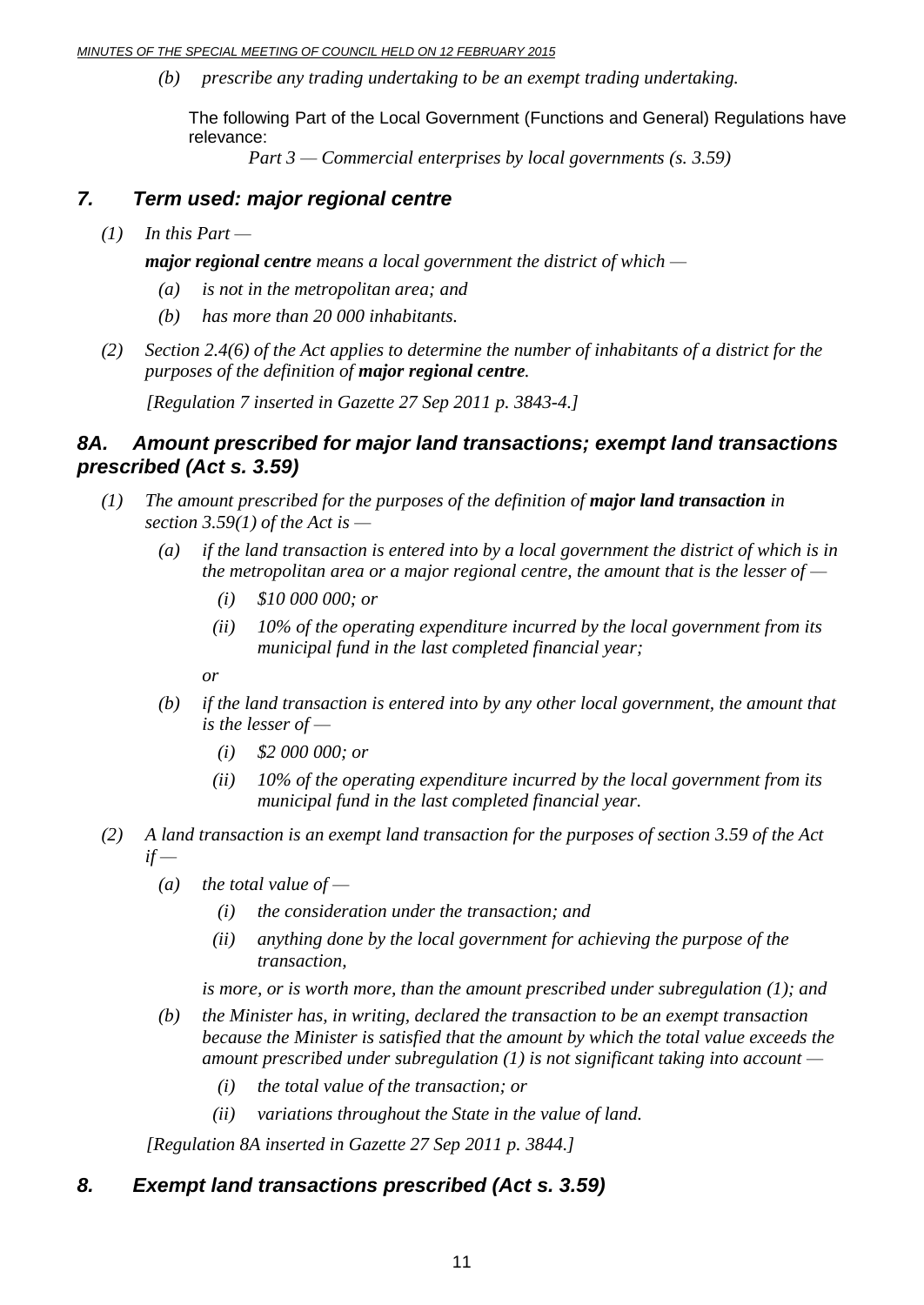#### *MINUTES OF THE SPECIAL MEETING OF COUNCIL HELD ON 12 FEBRUARY 2015*

- *(1) A land transaction is an exempt land transaction for the purposes of section 3.59 of the Act if the local government enters into it —*
	- *(a) without intending to produce profit to itself; and*
	- *(b) without intending that another person will be sold, or given joint or exclusive use of, all or any of the land involved in the transaction.*
- *(2) For the purposes of subregulation (1)(b) a person is given joint use of land if the land is to be jointly used for a common purpose by the local government and that person (whether or not other persons are also given joint use of the land).*
- *(3) A transaction under which a local government disposes of a leasehold interest in land is an exempt land transaction for the purposes of section 3.59 of the Act if —*
	- *(a) all or any of the consideration to be received by the local government under the transaction is by way of an increase in the value of the land due to improvements that are to be made without cost to the local government; and*
	- *(b) although the total value referred to in the definition of major land transaction in that section is more, or is worth more, than the amount prescribed for the purposes of that definition, it would not be if the consideration were reduced by the amount of the increase in value mentioned in paragraph (a).*

*[Regulation 8 amended in Gazette 29 Aug 1997 p. 4867-8.]*

#### *9. Amount prescribed for major trading undertakings; exempt trading undertakings prescribed (Act s. 3.59)*

- *(1) The amount prescribed for the purposes of the definition of major trading undertaking in section 3.59(1) of the Act is —*
	- *(a) if the trading undertaking is entered into by a local government the district of which is in the metropolitan area or a major regional centre, the amount that is the lesser of —*
		- *(i) \$5 000 000; or*
		- *(ii) 10% of the lowest operating expenditure described in subregulation (2);*

*or*

- *(b) if the trading undertaking is entered into by any other local government, the amount that is the lesser of —*
	- *(i) \$2 000 000; or*
	- *(ii) 10% of the lowest operating expenditure described in subregulation (2).*
- *(2) The lowest operating expenditure referred to in subregulation (1) is the lowest of —*
	- *(a) the operating expenditure incurred by the local government from its municipal fund in the last completed financial year; and*
	- *(b) the operating expenditure likely to be incurred by the local government from its municipal fund in the current financial year; and*
	- *(c) the operating expenditure likely to be incurred by the local government from its municipal fund in the financial year after the current financial year.*
- *(3) A trading undertaking is an exempt trading undertaking for the purposes of section 3.59 of the Act if —*
	- *(a) the undertaking —*
		- *(i) in the last completed financial year, involved; or*
		- *(ii) in the current financial year or the financial year after the current financial year, is likely to involve,*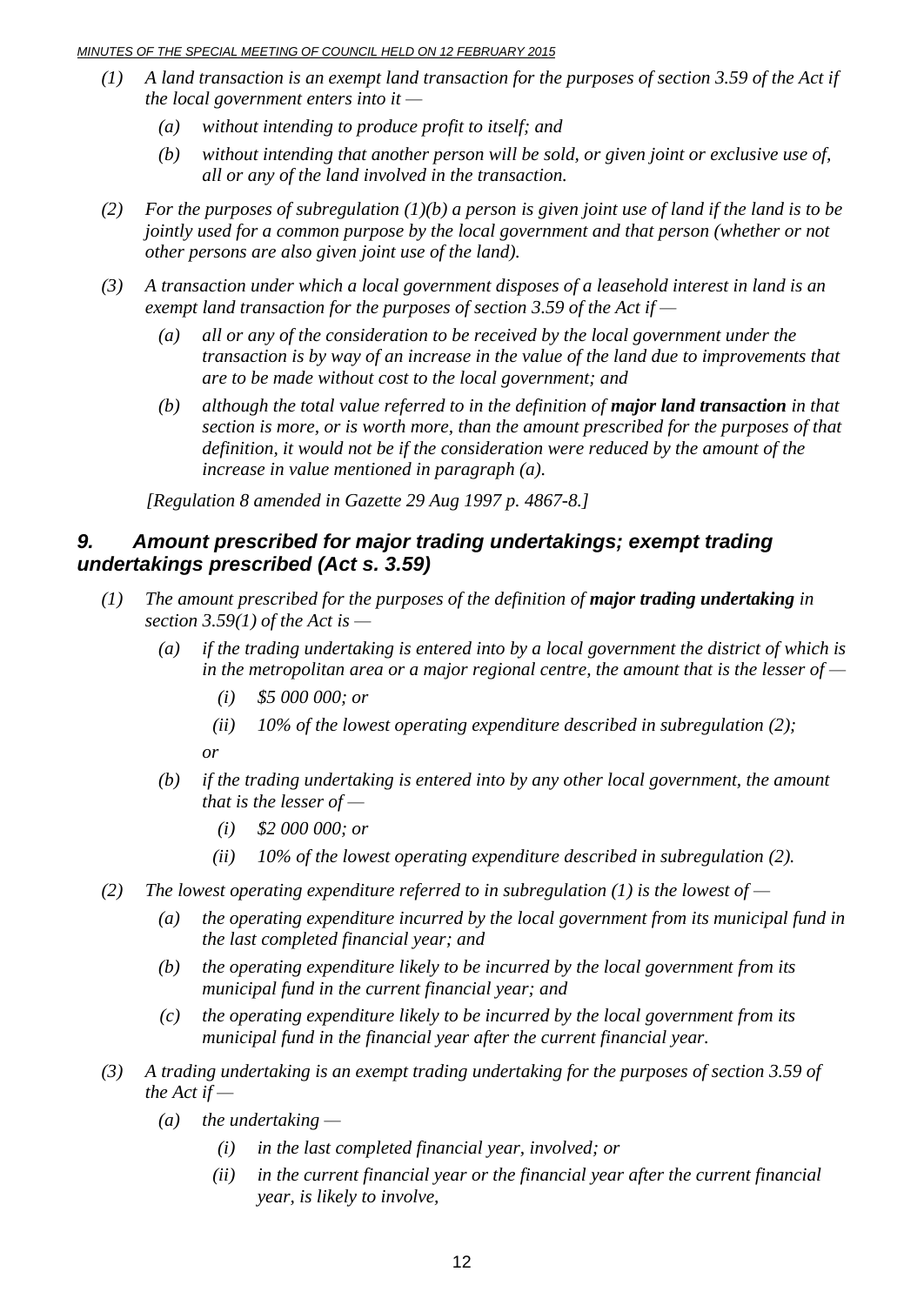*expenditure by the local government of more than the amount prescribed under subregulation (1); and*

- *(b) the Minister has, in writing, declared the transaction to be an exempt transaction because the Minister is satisfied that the amount by which expenditure is, or is likely to be, more that the amount prescribed under subregulation (1) is not significant taking into account —*
	- *(i) the total value of the undertaking; or*
	- *(ii) variations throughout the State in the value of land.*

*[Regulation 9 amended in Gazette 31 Mar 2005 p. 1054; 27 Sep 2011 p. 3845.]*

#### *10. Business plans for major trading undertaking and major land transaction, content of*

- *(1) If a local government is required to prepare a business plan because of a major trading undertaking or major land transaction that it is to carry on or enter into jointly with another person —*
	- *(a) the business plan is to include details of the whole undertaking or transaction, even though the local government is not the only joint venturer; and*
	- *(b) the business plan is to include details of —*
		- *(i) the identity of each joint venturer other than the local government; and*
		- *(ii) the ownership of, and any other interests in, property that is involved in, or acquired in the course of, the joint venture; and*
		- *(iii) any benefit to which a joint venturer other than the local government may become entitled under or as a result of the joint venture; and*
		- *(iv) anything to which the local government may become liable under or as a result of the joint venture.*

#### *(2) In subregulation*  $(1)$  —

*joint venture means the major trading undertaking or major land transaction that is to be jointly carried on or entered into;*

*joint venturer means the local government or another person with whom the local government is to carry on or enter into the joint venture.*

#### **POLICY IMPLICATIONS**

Nil

#### **BUDGET/FINANCIAL IMPLICATIONS**

Council's 2014/15 budget makes provision for a \$2m project with the funds coming from loans (an existing loan of \$400,000 plus additional borrowings of \$1,600,000). \$45,000 of the budget funds were for the planning stage.

#### **STRATEGIC IMPLICATIONS**

The Plan provides as follows: **OUTCOMES OBJECTIVES PRIORITIES** 

Planned development Create land

use capacity for industry

 $\Box$ Review land-use planning to ensure commercial and industrial opportunities are